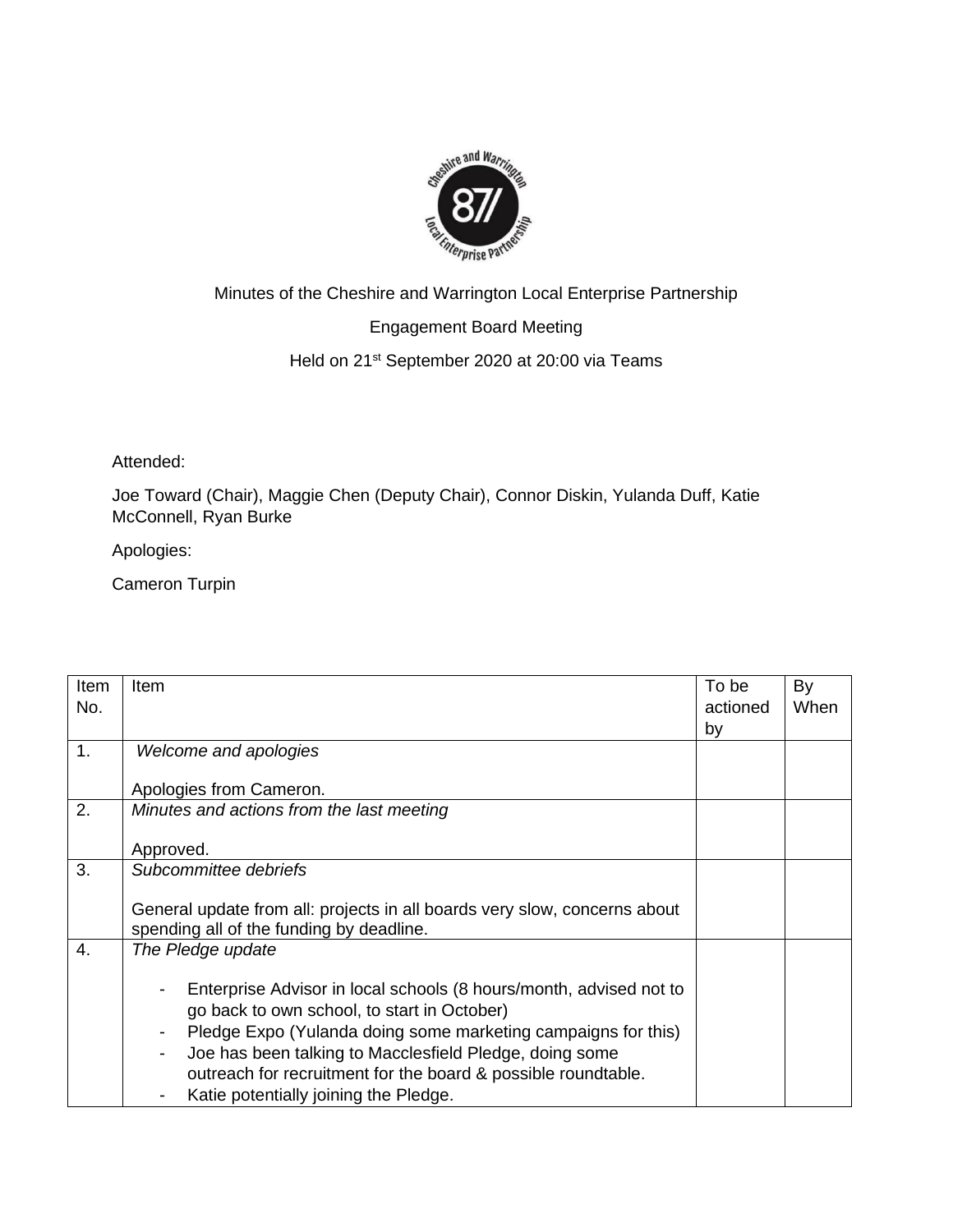| 5. | <b>AGM</b><br>Maggie representing the EB at the LEP Annual General Meeting. The<br>questions posed to panelists is:<br>'What is needed to secure our position as the UK's healthiest, most<br>sustainable, inclusive and growing economy?'<br>-Sustainability is a long way away (long-term). Set targets that reflect<br>funding goals (mid-term 3-5 years).<br>-Access to green infrastructure near workplaces<br>-Green transport: electric buses, bike lanes, public bikes/electric<br>scooters, charging points, cycle to work schemes.<br>- Nailing the Kickstarter scheme. Getting young people into work even<br>after the national scheme ends. First career point very important.<br>-Talent retention & attraction. More affordable, green social housing for<br>young people so they can move around for jobs. Good social life. Job<br>opportunities & advertising our industries. Good transport links. Theatre<br>etc.<br>EB, we are here to reflect the views of marginalized groups and young<br>people in this region to make C&W a better place to live. |                  |  |
|----|-----------------------------------------------------------------------------------------------------------------------------------------------------------------------------------------------------------------------------------------------------------------------------------------------------------------------------------------------------------------------------------------------------------------------------------------------------------------------------------------------------------------------------------------------------------------------------------------------------------------------------------------------------------------------------------------------------------------------------------------------------------------------------------------------------------------------------------------------------------------------------------------------------------------------------------------------------------------------------------------------------------------------------------------------------------------------------|------------------|--|
| 6  | Sustainability and Inclusivity Commission<br>Cheshire's three local authorities have established a new Sustainable<br>and Inclusive Growth Commission as part of their vision to build a better                                                                                                                                                                                                                                                                                                                                                                                                                                                                                                                                                                                                                                                                                                                                                                                                                                                                             | Ryan to<br>join. |  |
|    | future after the Covid-19 pandemic.<br>Cheshire East, Warrington, and Cheshire West and Chester councils and<br>the LEP aim to see improvements in four key areas: Economic Growth,<br>Health, Sustainability and Inclusivity. The new commission aims to act as<br>a catalyst for delivering these improvements.<br>Cllr Sam Corcoran, leader of Cheshire East Council, and Robert Davis,<br>chief executive of EA Technology will chair the Sustainable and Inclusive<br>Growth Commission.                                                                                                                                                                                                                                                                                                                                                                                                                                                                                                                                                                               |                  |  |
|    | The Commission will look at a wide range of issues including<br>decarbonising industry, ensuring access high quality training, addressing<br>fuel and transport poverty, overcoming digital exclusion, improving<br>physical and mental health, and better managing of natural resources.<br>Philip Cox is looking for a member of our board to join.                                                                                                                                                                                                                                                                                                                                                                                                                                                                                                                                                                                                                                                                                                                       |                  |  |